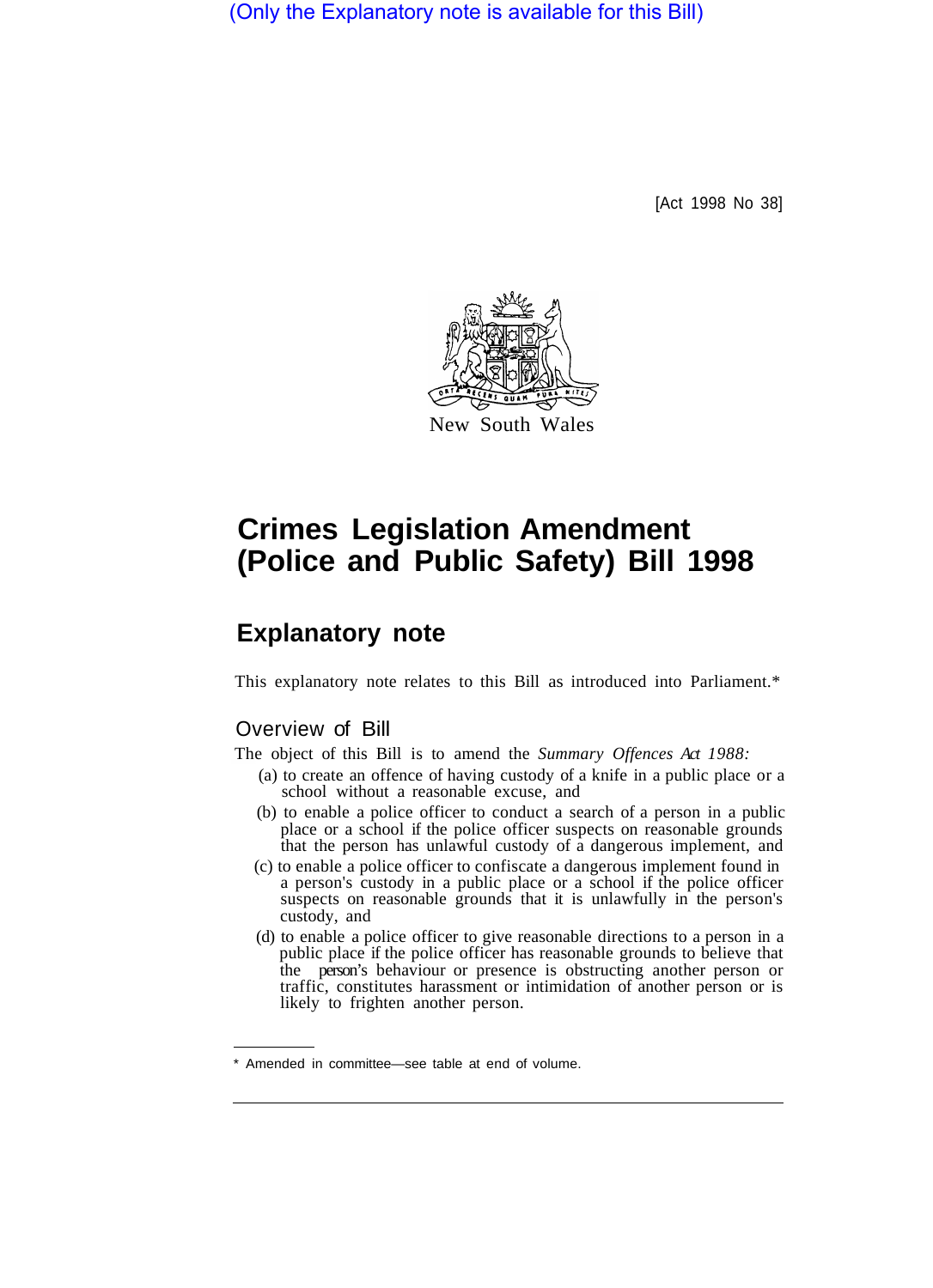Explanatory note

The Bill also amends the *Crimes Act 1900* to enable a police officer to demand a person's name and residential address if the officer believes on reasonable grounds that the person will be able to assist in the investigation of an alleged indictable offence.

The Bill contains a consequential amendment to the *Fines Act 1996.* 

# Outline of provisions

**Clause 1** sets out the name (also called the short title) of the proposed Act.

**Clause 2** provides for the commencement of the proposed Act on a day or days to be appointed by proclamation.

**Clause 3** is a formal provision giving effect to the amendments to the *Summary Offences Act 1988* set out in Schedule 1.

**Clause 4** is a formal provision giving effect to the amendments to the *Crimes Act 1900* set out in Schedule 2.

**Clause 5** is a formal provision giving effect to a consequential amendment to the *Fines Act 1996* contained in Schedule 3.

**Clause 6** provides for the Ombudsman to monitor for a period of 12 months the exercise of police powers conferred by the proposed amendments.

**Clause 7** requires the Minister for Police to review the proposed Act after one year to determine whether its policy objectives remain valid and to report to Parliament on the review. The report will contain a report from the Ombudsman under clause 6 on the work and activities of the Ombudsman under that clause.

# **Schedule 1 Amendment of Summary Offences Act 1988**

#### **Offences relating to knives and other dangerous implements**

**Schedule 1 [3]** inserts a new section 11C in the *Summary Offences Act 1988*  (the Principal Act) which makes it an offence for a person to have custody of a knife in a public place or a school without a reasonable excuse. The onus of proving that there is a reasonable excuse lies on the person having custody as is the case for similar offences in the Principal Act. The offence carries a maximum penalty of 5 penalty units (currently \$550). The proposed section specifies a number of situations in which a person is taken to have a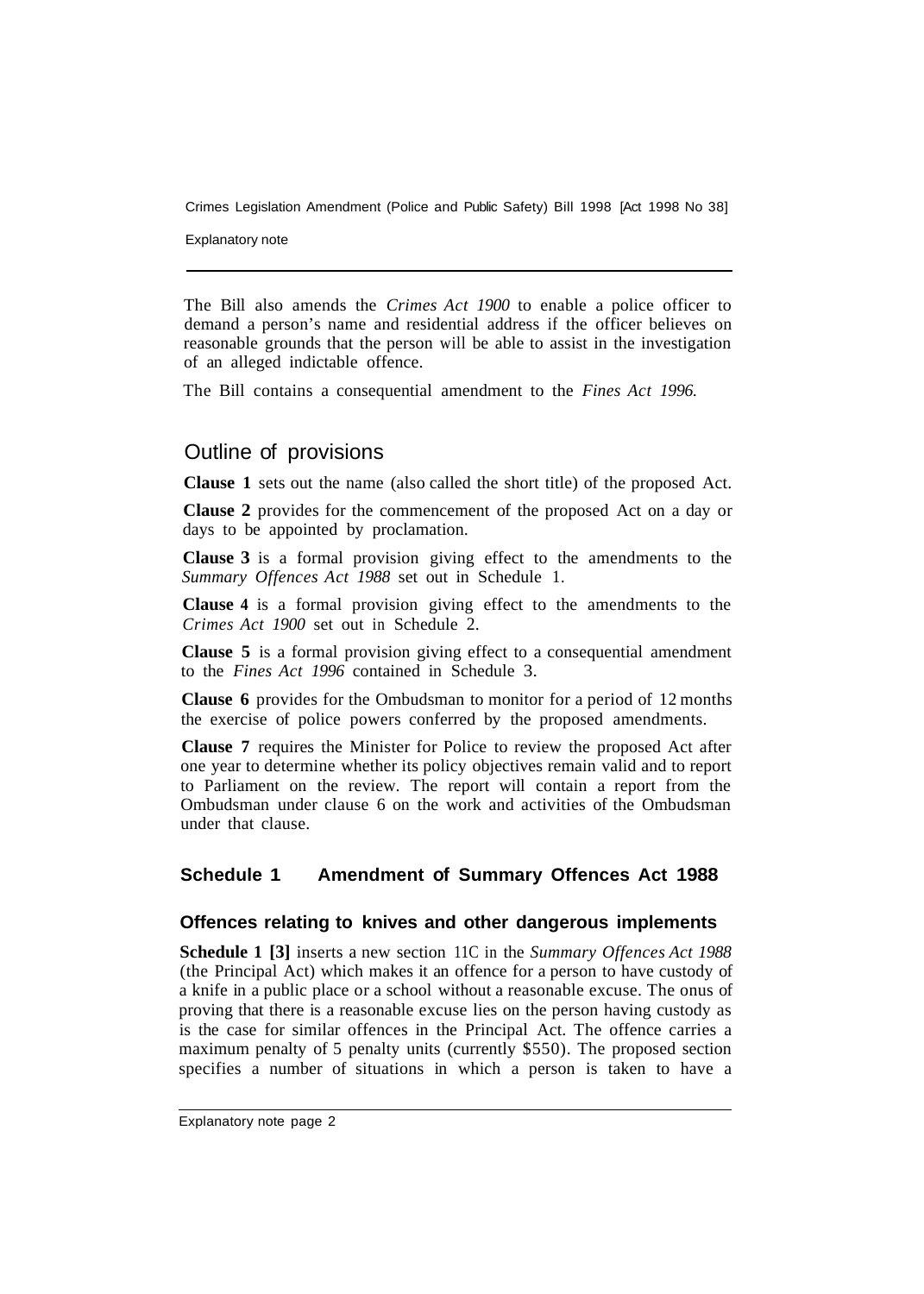Explanatory note

reasonable excuse for having custody of a knife (for example, for the person's occupation or for the preparation of food) but does not limit any other reasonable excuse that a person might have. However, self defence or defence of another person is not taken to be a reasonable excuse for having custody of a knife. The regulations may exclude classes of knives from the operation of the proposed section.

**Schedule 1 [l]** contains a definition of *knife.* 

**Schedule 1 [2], [4]–[7]** and **[9]** contain consequential amendments, amendments separating Part 2 of the Principal Act into Divisions and amendments relocating existing sections of the Principal Act into those new Divisions.

#### **Police powers for public protection in public places and schools**

**Schedule 1 [8]** inserts a new Part 5 in the Principal Act containing proposed sections 28–28I.

#### **Division 1 Interpretation**

**Proposed section 28** defines certain terms used in the proposed Part. In particular, the term *dangerous implement* is defined and includes, among other things, knives, firearms and prohibited weapons.

#### **Division 2 Search powers**

**Proposed section 28A** enables a police officer to conduct an electronic or frisk search of a person and an examination of any bag or other personal effect that the person has with him or her if the officer suspects on reasonable grounds that the person has unlawful custody of a dangerous implement. A police officer must first provide evidence that he or she is a police officer, must provide his or her name and place of duty, must give the reason for the search and must warn the person that failure to submit to the search may be an offence. A person who refuses to submit to the search may be warned and requested again. A person who refuses to submit to such a search after the second warning and request, or refuses to produce things detected in the search after having been requested, is guilty of an offence with a maximum penalty of 5 penalty units (currently \$550) unless the person has a reasonable excuse for not doing so. The onus of proving that there is a reasonable excuse lies on the person.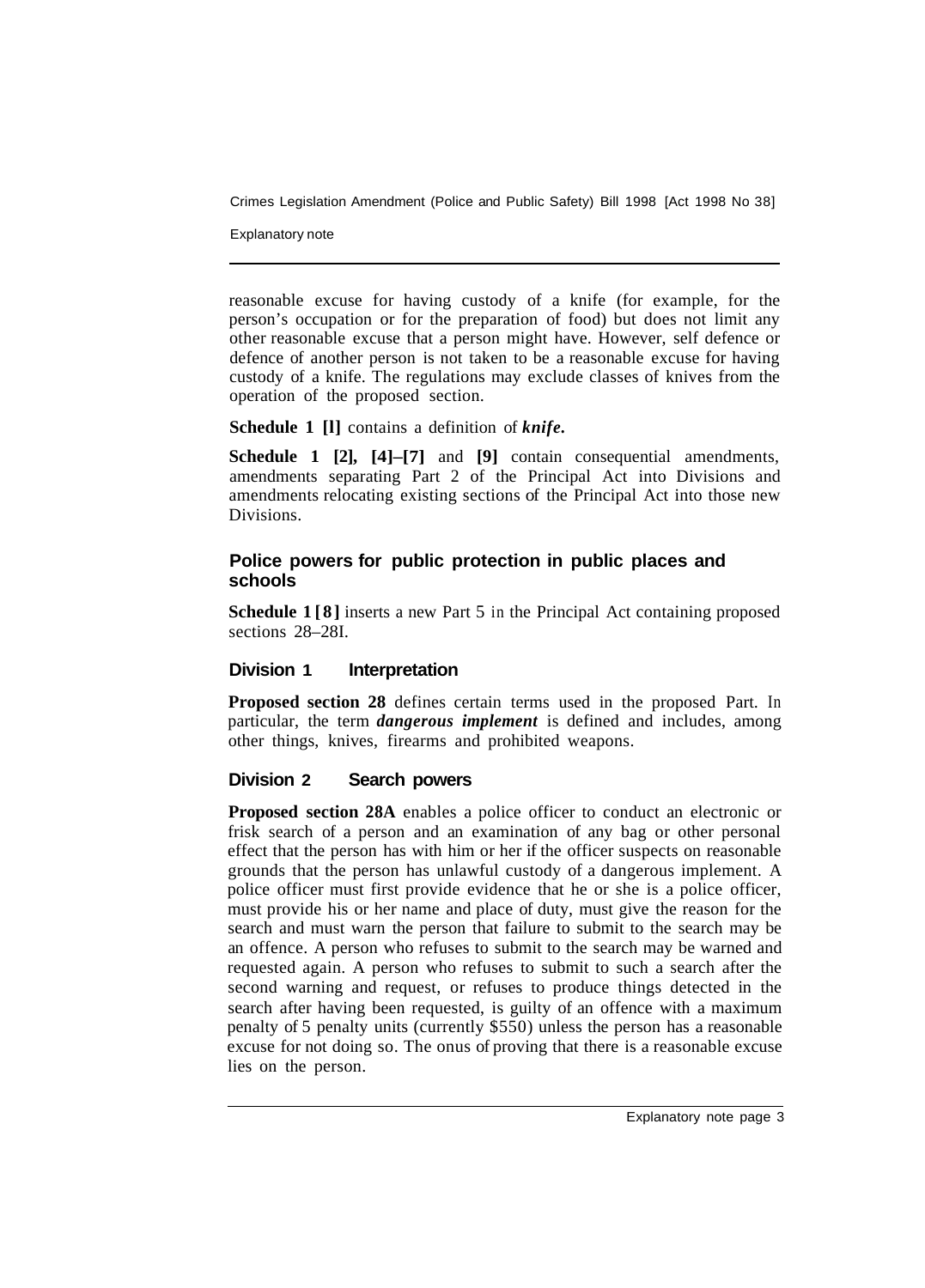Explanatory note

#### **Division 3 Confiscation powers**

**Proposed sections 28B–28E** enable a police officer to confiscate any thing that the police officer reasonably suspects is a dangerous implement that is unlawfully in a person's custody in a public place or a school. Unless the confiscation of the thing is dealt with under other legislation or other provisions of the Principal Act, the thing is to be dealt with in accordance with the new provisions. If an application for the thing's return is made within 28 days of the confiscation to the relevant Local Area Commander of Police and return of the thing is refused, an appeal may be made to a Local Court. which has power to determine how the thing is to be dealt with, including, for example, ordering that the thing be returned or that it be forfeited to the Crown.

A thing is forfeited to the Crown if application is not made for its return to the relevant Local Area Commander of Police within 28 days of its confiscation or if a Local Court makes an order to that effect on an appeal against a decision not to return the thing. A forfeited thing may be disposed of in accordance with the directions of the Commissioner of Police.

#### **Division 4 Powers to give directions**

**Proposed section 28F** enables a police officer to give reasonable directions to a person in a public place whose behaviour or presence is obstructing another person or traffic, constitutes harassment or intimidation of another person or frightens or is likely to frighten another person (so long as it would be likely to frighten a person of reasonable firmness). The other person need not be in the same public place but must be near it at the relevant time. A police officer must first provide evidence that he or she is a police officer, must provide his or her name and place of duty, must state the reason for the direction and must warn the person that failure to comply with the direction may be an offence. A person who refuses to comply with the direction may be warned and requested again. A person who refuses to comply with the direction after the second warning and request is guilty of an offence with a maximum penalty of 2 penalty units (currently \$220) unless the person ceases to engage in the conduct that gave rise to the direction or the person has a reasonable excuse for not complying with the direction. The onus of proving that there is a reasonable excuse lies on the person.

**Proposed section 28G** provides that the powers conferred on police officers by proposed section 28F cannot be used in relation to industrial disputes or organised assemblies, protests or processions.